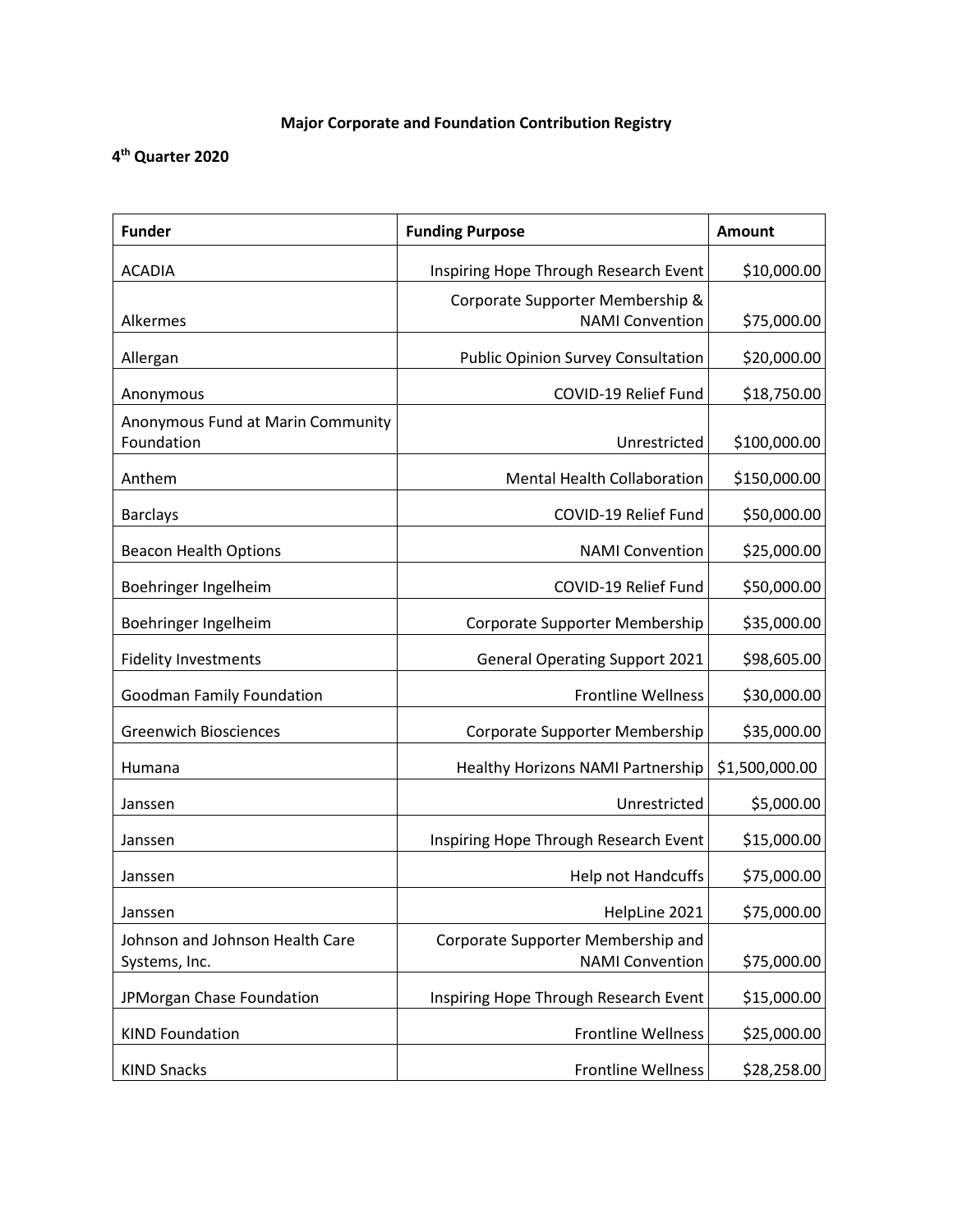| Kinschner Family Foundation                                  | <b>NAMI Faithnet</b>                                  | \$25,000.00  |
|--------------------------------------------------------------|-------------------------------------------------------|--------------|
| Lululemon Athletica                                          | <b>DEI Initiatives</b>                                | \$500,000.00 |
| Lundbeck                                                     | Inspiring Hope Through Research Event                 | \$5,000.00   |
| Lundbeck                                                     | Corporate Supporter Membership                        | \$35,000.00  |
| Magellan Health                                              | Inspiring Hope Through Research Event                 | \$5,000.00   |
| <b>Marriott Foundation</b>                                   | <b>General Operating Support 2021</b>                 | \$75,000.00  |
| Maverick Media                                               | Unrestricted                                          | \$50,000.00  |
| Neurocrine                                                   | Monumental Moments NAMI Field<br>Partnership          | \$120,000.00 |
| Neurocrine                                                   | Disaster support for NAMI Field                       | \$5,000.00   |
| Northrop Grumman                                             | <b>NAMI Homefront</b>                                 | \$25,000.00  |
| Novo Nordisk                                                 | Corporate Supporter Membership                        | \$34,300.00  |
| Otsuka                                                       | Inspiring Hope Through Research Event                 | \$15,000.00  |
| PhRMA                                                        | Roadmap to Health Video Partnership                   | \$15,000.00  |
| Polly A Levee Charitable Trust                               | Unrestricted                                          | \$20,000.00  |
| <b>Shear Family Foundation</b>                               | <b>Accelerating Medicines Partnership</b>             | \$100,000.00 |
| Sobecki Family Foundation                                    | NAMI Helpline and Frontline Wellness                  | \$150,000.00 |
| Sunovion                                                     | Inspiring Hope Through Research Event                 | \$25,000.00  |
| Supernus                                                     | <b>ADHD Resource Education and Public</b><br>Outreach | \$25,000.00  |
| Supernus                                                     | Inspiring Hope Through Research Event                 | \$5,000.00   |
| Takeda                                                       | COVID-19 Relief Fund                                  | \$25,000.00  |
| Takeda / Lundbeck                                            | National Public Opinion Survey                        | \$75,000.00  |
| The Chris and Melody Malachowsky<br><b>Family Foundation</b> | Unrestricted                                          | \$5,000.00   |
| The Cigna Foundation                                         | <b>General Operating Support 2021</b>                 | \$25,000.00  |
| The Hartford                                                 | <b>StigmaFree Companies</b>                           | \$20,000.00  |
| Verizon Foundation                                           | Mental Health in the Time of COVID-19<br>Event        | \$75,000.00  |